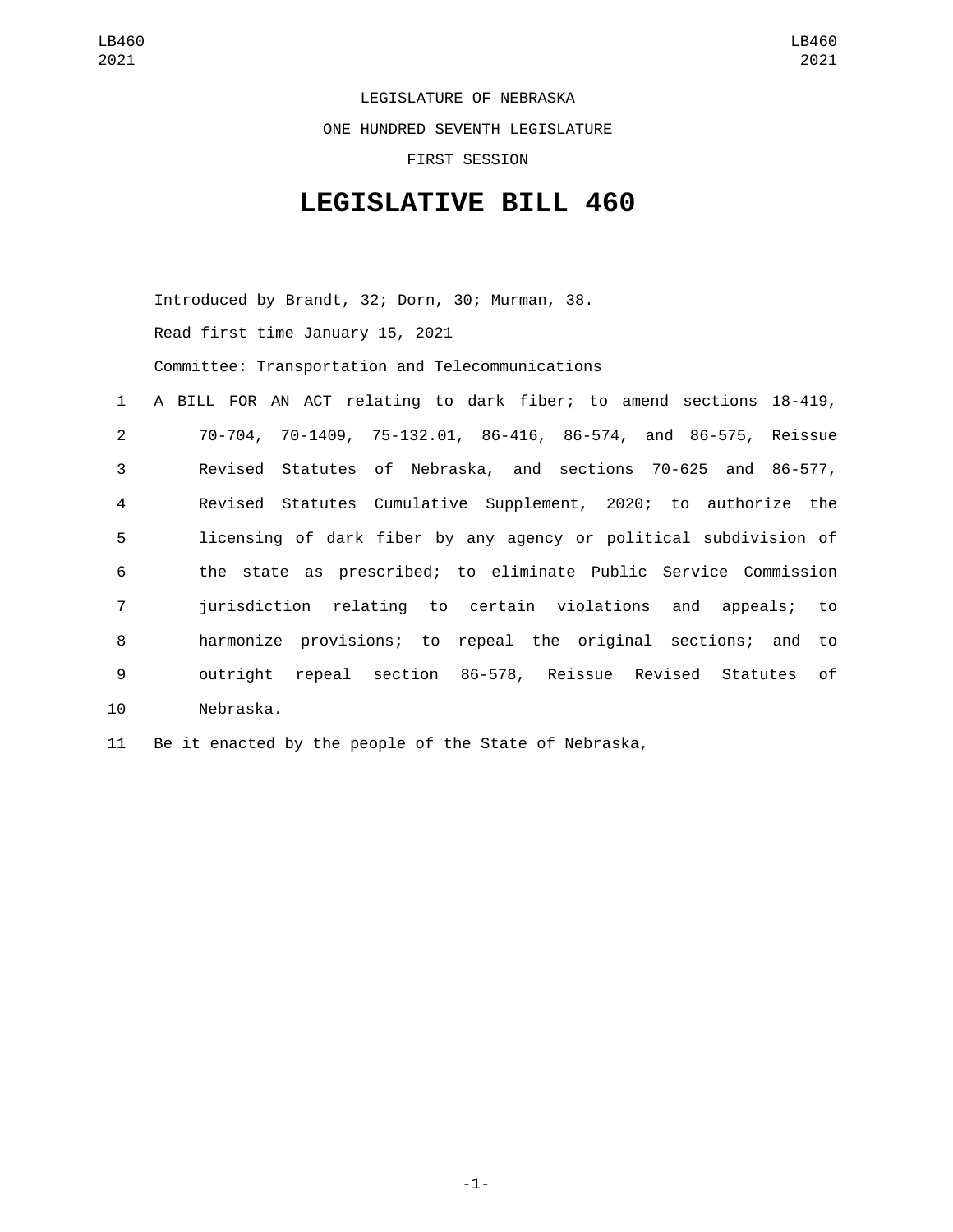Section 1. Section 18-419, Reissue Revised Statutes of Nebraska, is 2 amended to read:

 18-419 In addition to the powers authorized by sections 18-401 to 18-418 and any ordinances or resolutions relating to the provision of electric service, any city or village owning or operating electric generation or transmission facilities may sell, or lease, or license its 7 dark fiber pursuant to sections 86-574 to 86-577 86-578.

 Sec. 2. Section 70-625, Revised Statutes Cumulative Supplement, 9 2020, is amended to read:

 70-625 (1) Subject to the limitations of the petition for its creation and all amendments to such petition, a public power district has all the usual powers of a corporation for public purposes and may purchase, hold, sell, and lease personal property and real property reasonably necessary for the conduct of its business. No district may sell household appliances at retail if the retail price of any such appliance exceeds fifty dollars, except that newly developed electrical appliances may be merchandised and sold during the period of time in which any such appliances are being introduced to the public. New models of existing appliances shall not be deemed to be newly developed appliances. An electrical appliance shall be considered to be in such introductory period of time until the particular type of appliance is used by twenty-five percent of all the electrical customers served by such district, but such period shall in no event exceed five years from the date of introduction by the manufacturer of the new appliance to the 25 local market.

 (2) In addition to its powers authorized by Chapter 70 and specified in its petition for creation, as amended, a public power district may sell, lease, and service satellite television signal descrambling or decoding devices, satellite television programming, and equipment and services associated with such devices and programming, except that this section does not authorize public power districts (a) to provide signal

-2-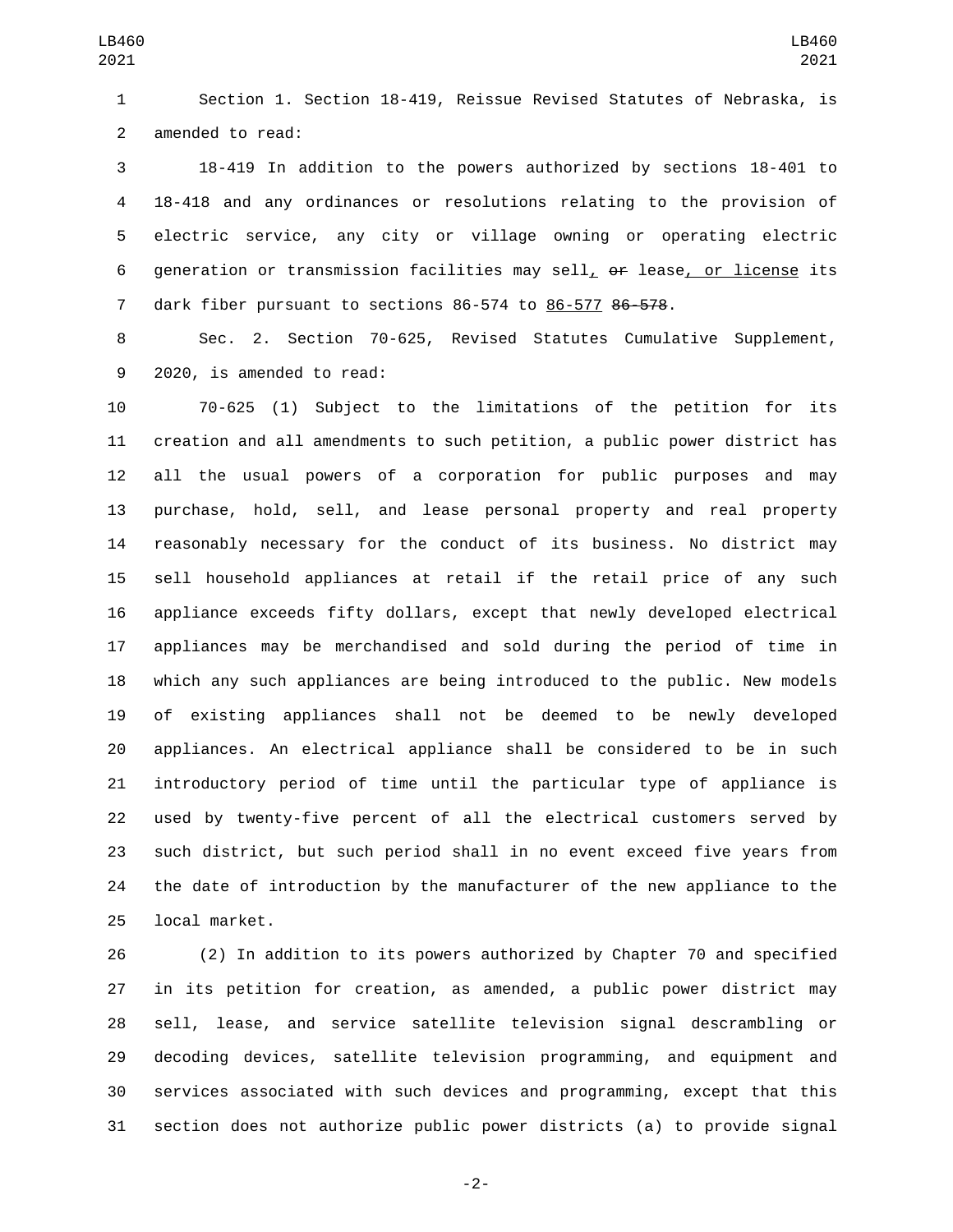descrambling or decoding devices or satellite programming to any location (i) being furnished such devices or programming on April 24, 1987, or (ii) where community antenna television service is available from any person, firm, or corporation holding a franchise pursuant to sections 18-2201 to 18-2206 or a permit pursuant to sections 23-383 to 23-388 on April 24, 1987, or (b) to sell, service, or lease C-band satellite dish 7 systems or repair parts.

 (3) In addition to the powers authorized by Chapter 70 and specified in its petition for creation as amended, the board of directors of a public power district may apply for and use funds available from the United States Department of Agriculture or other federal agencies for grants or loans to promote economic development and job creation projects in rural areas as permitted under the rules and regulations of the federal agency from which the funds are received. Any loan to be made by a district shall only be made in participation with a bank pursuant to a contract. The district and the participating bank shall determine the terms and conditions of the contract. In addition, in rural areas of the district, the board of directors of such district may provide technical or management assistance to prospective, new, or expanding businesses, including home-based businesses, provide assistance to a local or regional industrial or economic development corporation or foundation located within or contiguous to the district's service area, and provide 23 youth and adult community leadership training.

 (4) In addition to the powers authorized by Chapter 70 and specified in its petition for creation as amended, a public power district may 26 sell<sub>L</sub> or lease<sub>L</sub> or license its dark fiber pursuant to sections 86-574 to 27 86-577 86-578.

 (5) In addition to the powers authorized by Chapter 70 and specified in its petition for creation as amended, a public power district may develop, manufacture, use, purchase, or sell at wholesale advanced biofuels and biofuel byproducts and other fuels and fuel byproducts so

-3-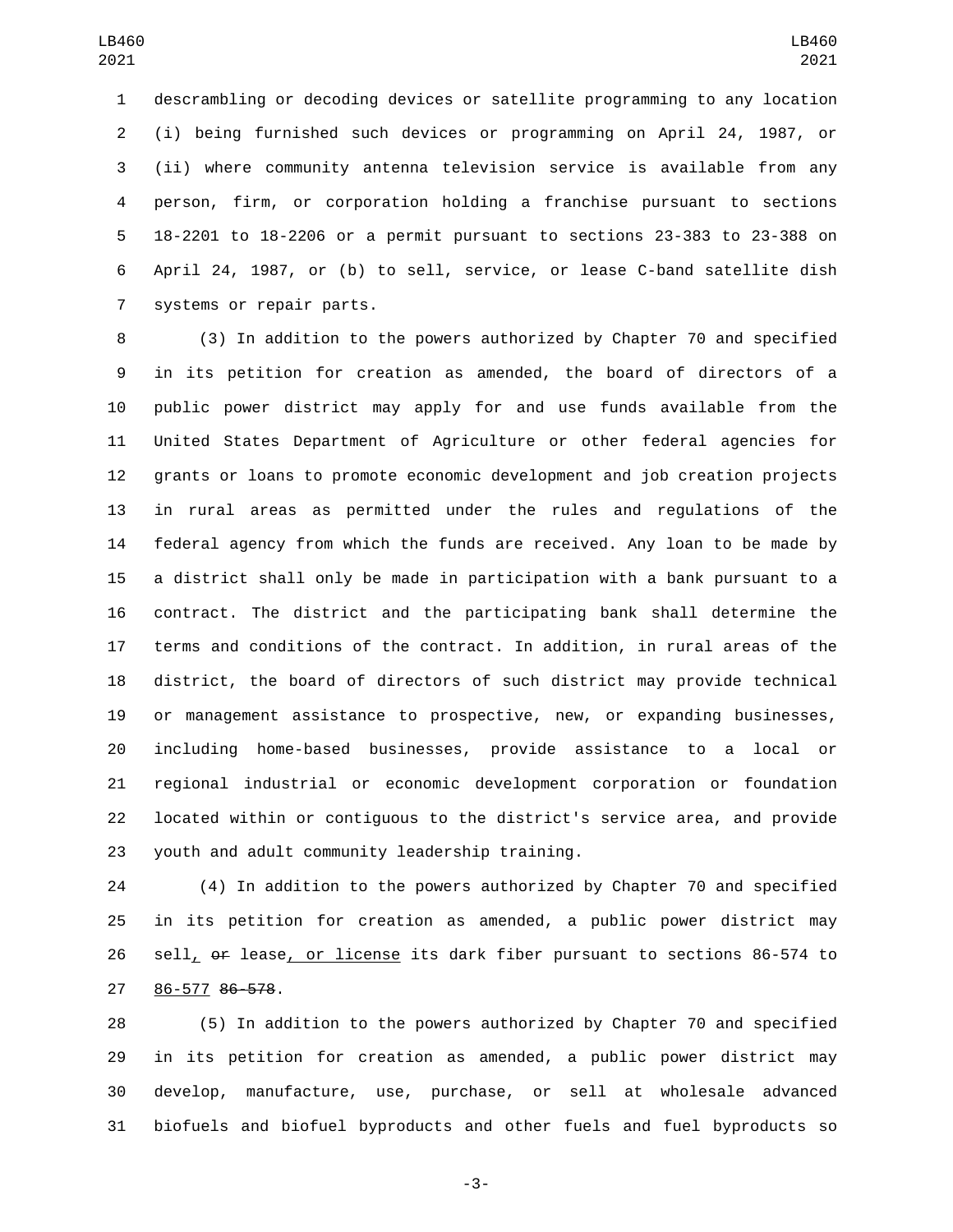long as the development, manufacture, use, purchase, or sale of such biofuels and biofuel byproducts and other fuels and fuel byproducts is 3 done to help offset greenhouse gas emissions.

 (6) Notwithstanding any law, ordinance, resolution, or regulation of any political subdivision to the contrary, each public power district may receive funds and extend loans pursuant to the Nebraska Investment Finance Authority Act or pursuant to this section. In addition to the powers authorized by Chapter 70 and specified in its petition for creation, as amended, and without the need for further amendment thereto, a public power district may own and operate, contract to operate, or lease energy equipment and provide billing, meter reading, surveys, or evaluations and other administrative services, but not to include natural gas services, of public utility systems within a district's service 14 territory.

 Sec. 3. Section 70-704, Reissue Revised Statutes of Nebraska, is 16 amended to read:

 70-704 Each corporation shall have power: (1) To sue and be sued, complain, and defend, in its corporate name; (2) to have perpetual succession unless a limited period of duration is stated in its articles of incorporation; (3) to adopt a corporate seal, which may be altered at pleasure, and to use it or a facsimile thereof, as required by law; (4) to generate, manufacture, purchase, acquire, and accumulate electric energy and to transmit, distribute, sell, furnish, and dispose of such electric energy; (5) to acquire, own, hold, use, exercise and, to the extent permitted by law, to sell, mortgage, pledge, hypothecate, and in any manner dispose of franchises, rights, privileges, licenses, rights- of-way, and easements necessary, useful, or appropriate; (6) to purchase, receive, lease as lessee, or in any other manner acquire, own, hold, maintain, sell, exchange, and use any and all real and personal property or any interest therein for the purposes expressed herein; (7) to borrow money and otherwise contract indebtedness, to issue its obligations

-4-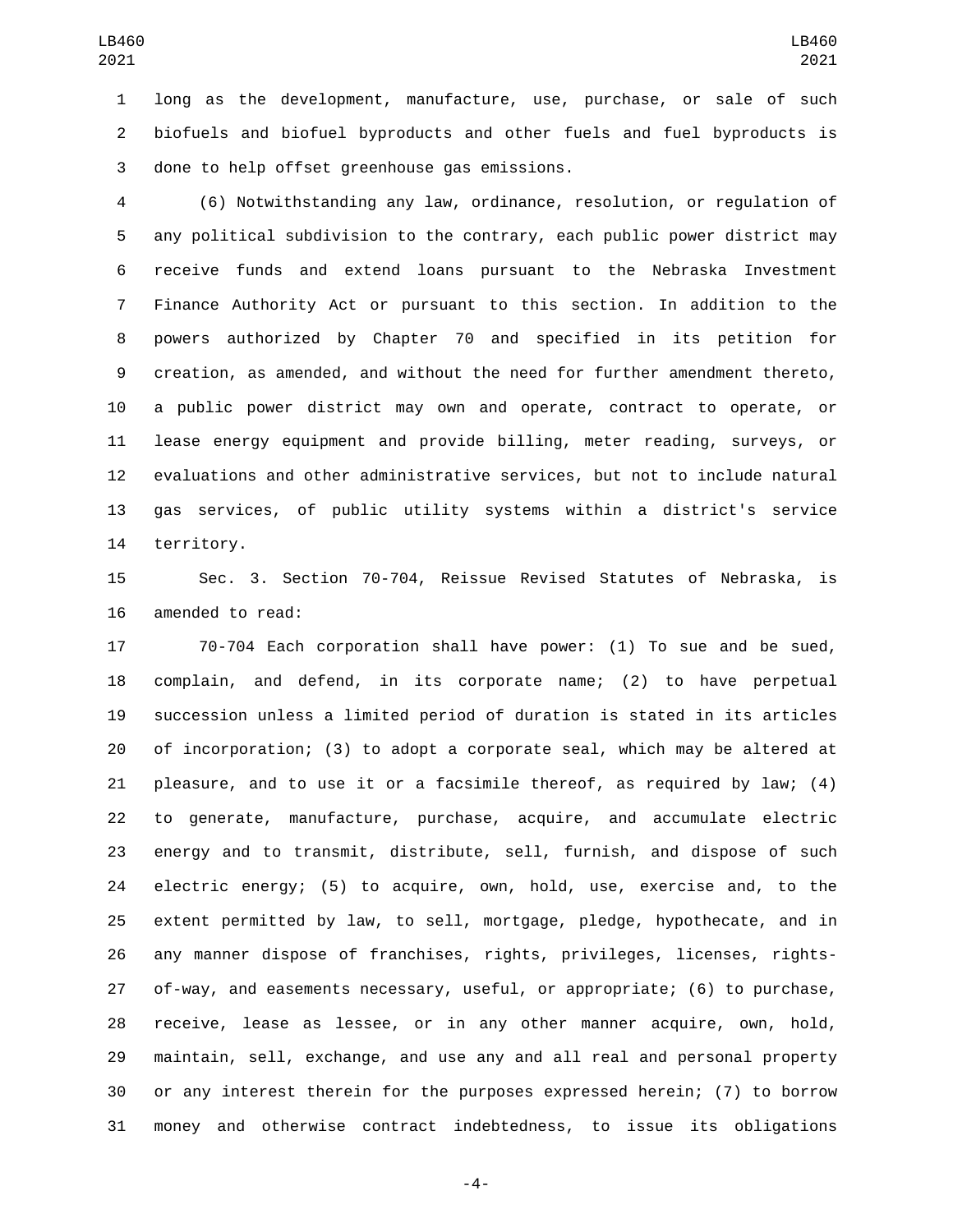therefor, and to secure the payment thereof by mortgage, pledge, or deed of trust of all or any of its property, assets, franchises, revenue, or income; (8) to sell and convey, mortgage, pledge, lease as lessor, and otherwise dispose of all or any part of its property and assets; (9) to have the same powers now exercised by law by public light and power districts or private corporations to use any of the streets, highways, or public lands of the state or its political subdivisions in the manner provided by law; (10) to have and exercise the power of eminent domain for the purposes expressed in section 70-703 in the manner set forth in sections 76-704 to 76-724 and to have the powers and be subject to the restrictions of electric light and power corporations and districts as regards the use and occupation of public highways and the manner or method of construction and physical operation of plants, systems, and transmission lines; (11) to accept gifts or grants of money, services, or property, real or personal; (12) to make any and all contracts necessary or convenient for the exercise of the powers granted herein; (13) to fix, regulate, and collect rates, fees, rents, or other charges for electric energy furnished by the corporation; (14) to elect or appoint officers, agents, and employees of the corporation and to define their duties and fix their compensation; (15) to make and alter bylaws not inconsistent with the articles of incorporation or with the laws of this state for the administration and regulation of the affairs of the corporation; (16) to sell, or lease, or license its dark fiber pursuant to sections 86-574 to 86-577 86-578; and (17) to do and perform, either for itself or its members or for any other corporation organized under the Electric Cooperative Corporation Act or for the members thereof, any and all acts and things and to have and exercise any and all powers as may be necessary, convenient, or appropriate to effectuate the purpose for which the corporation is organized. Notwithstanding any law, ordinance, resolution, or regulation of any political subdivision to the contrary, each corporation may receive funds and extend loans pursuant to the

-5-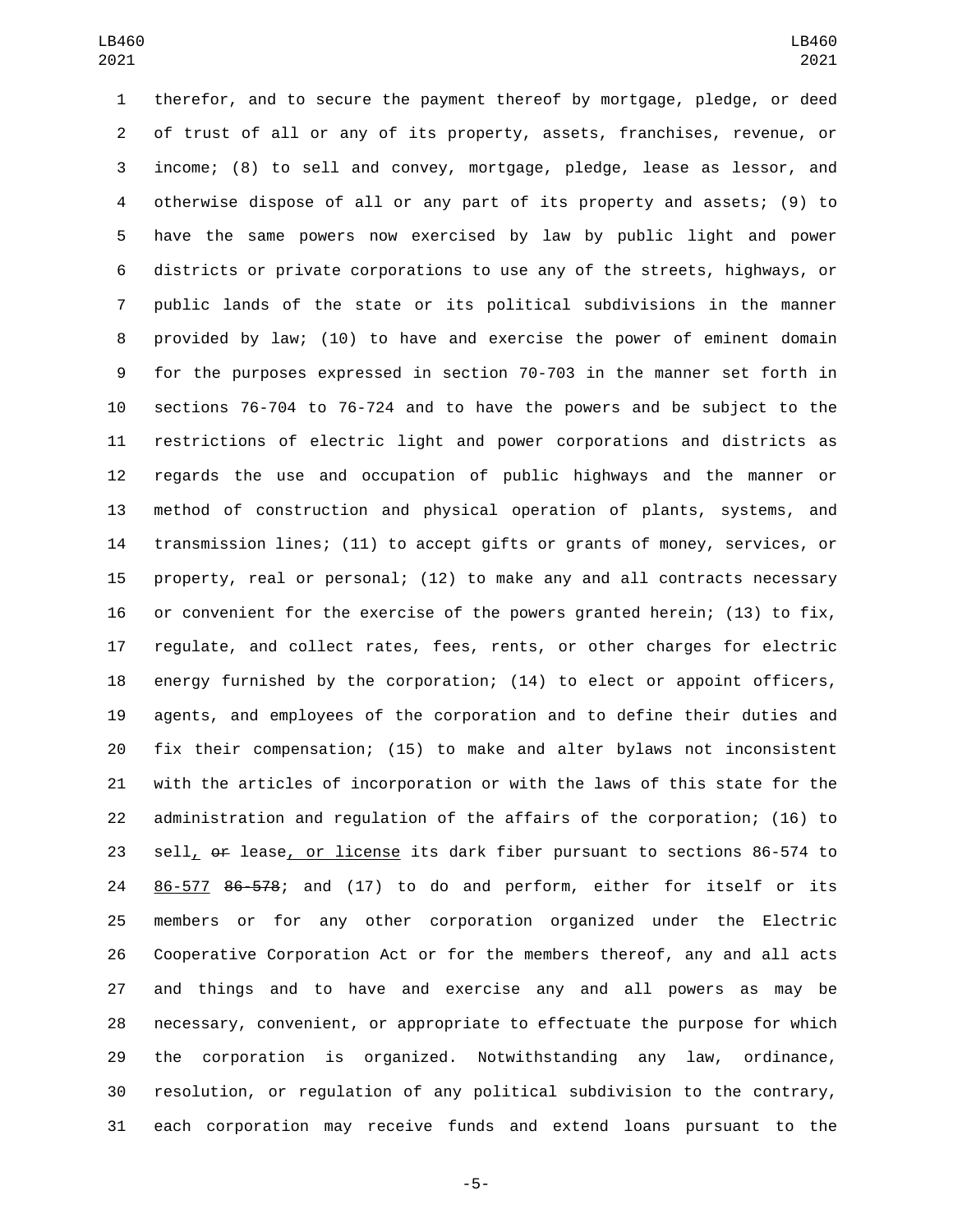1 Nebraska Investment Finance Authority Act.

 Sec. 4. Section 70-1409, Reissue Revised Statutes of Nebraska, is 3 amended to read:

 70-1409 Each joint authority shall have all the rights and powers necessary or convenient to carry out and effectuate the purposes and provisions of the Joint Public Power Authority Act including, but not 7 limited to, the right and power:

 (1) To adopt bylaws for the regulation of the affairs and the conduct of its business and to prescribe rules, regulations, and policies in connection with the performance of its functions and duties;

(2) To adopt an official seal and alter the same at pleasure;

 (3) To maintain an office at such place or places as it may 13 determine;

 (4) To sue and be sued in its own name and to plead and be 15 impleaded;

 (5) To receive, administer, and comply with the conditions and requirements respecting any gift, grant, or donation of any property or 18 money;

 (6) To acquire by purchase, lease, gift, or otherwise, or to obtain options for the acquisition of, any property, real or personal, improved or unimproved, including an interest in land less than an interest in 22 fee;

 (7) To sell, lease, exchange, transfer, or otherwise dispose of, or to grant options for any such purposes with respect to, any real or 25 personal property or interest in such property;

 (8) To pledge or assign any money, rents, charges, or other revenue and any proceeds derived by the joint authority from the sales of 28 property, insurance, or condemnation awards;

 (9) To issue bonds of the joint authority for the purpose of providing funds for any of its corporate purposes;

(10) To authorize the construction, operation, or maintenance of any

-6-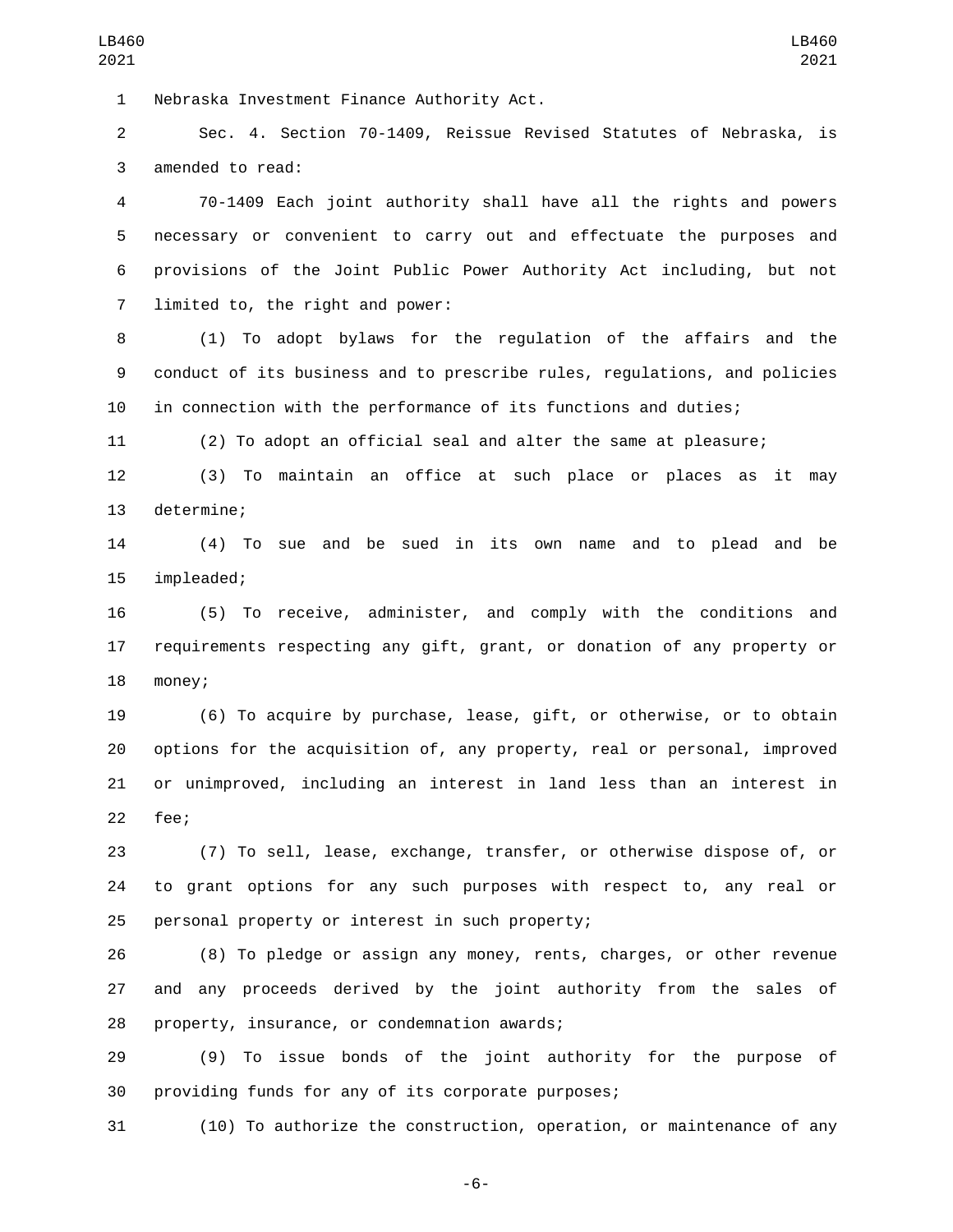project or projects by any person, firm, or corporation, including political subdivisions and agencies of any state or of the United States; (11) To acquire by negotiated purchase or lease an existing project, a project under construction, or other property, either individually or jointly, with one or more public power districts in this state or with any political subdivisions or agencies of this state or any other state or with other joint authorities created pursuant to the Joint Public 8 Power Authority Act;

 (12) To dispose of by negotiated sale or lease an existing project, a project under construction, or other property, either individually or jointly, with one or more public power districts in this state, with any political subdivisions or agencies of this state or any other state or, with other joint authorities created pursuant to the Joint Public Power Authority Act, except that no such sale or lease of any project located in this state shall be made to any private person, firm, or corporation engaged in the business of generating, transmitting, or distributing 17 electricity for profit;

 (13) To fix, charge, and collect rents, rates, fees, and charges for electric power or energy, hydrogen, or ethanol and other services, facilities, and commodities sold, furnished, or supplied through any 21 project;

 (14) To generate, produce, transmit, deliver, exchange, purchase, or sell for resale only electric power or energy, to produce, store, deliver, or distribute hydrogen for use in fuel processes, or to produce, deliver, or distribute ethanol and to enter into contracts for any or all such purposes, subject to sections 70-1410 and 70-1413;

 (15) To negotiate and enter into contracts for the purchase, exchange, interchange, wheeling, pooling, or transmission of electric power and energy with any public power district, any other joint authority, any political subdivision or agency of this state or any other state, any electric cooperative, or any municipal agency which owns

-7-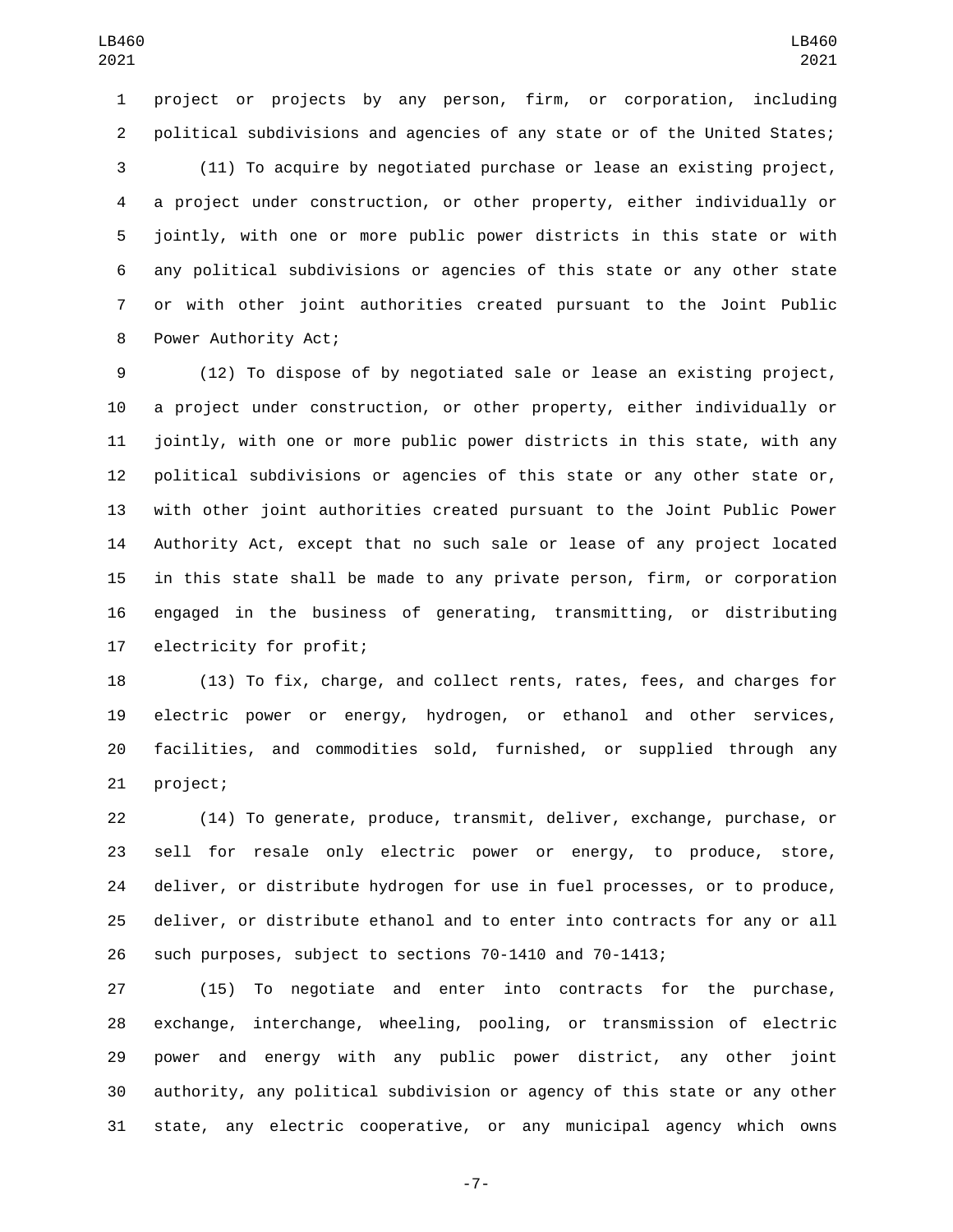electric generation, transmission, or distribution facilities in this 2 state or any other state;

 (16) To negotiate and enter into contracts for the sale or use of electric power and energy, hydrogen, or ethanol with any joint authority, electric cooperative, any political subdivision or agency or any public or private electric utility of this state or any other state, any joint agency, electric cooperative, municipality, public or private electric utility, or any state or federal agency or political subdivision, subject 9 to sections 70-1410 and 70-1413;

 (17) To make and execute contracts and other instruments necessary or convenient in the exercise of the powers and functions of the joint authority under the Joint Public Power Authority Act, including contracts 13 with persons, firms, corporations, and others;

 (18) To apply to the appropriate agencies of the state, the United States, or any other state and to any other proper agency for such permits, licenses, certificates, or approvals as may be necessary to construct, maintain, and operate projects in accordance with such licenses, permits, certificates, or approvals, and to obtain, hold, and use the same rights granted in any licenses, permits, certificates, or approvals as any other person or operating unit would have under such 21 documents;

 (19) To employ engineers, architects, attorneys, appraisers, financial advisors, and such other consultants and employees as may be required in the judgment of the joint authority and to fix and pay their compensation from funds available to the joint authority. The joint authority may employ technical experts and such other officers, agents, and employees as it may require and shall assess their qualifications, duties, compensation, and term of office. The board may delegate to one or more of the joint authority's employees or agents such powers and 30 duties as the board may deem proper;

(20) To make loans or advances for long-term, supplemental, short-

-8-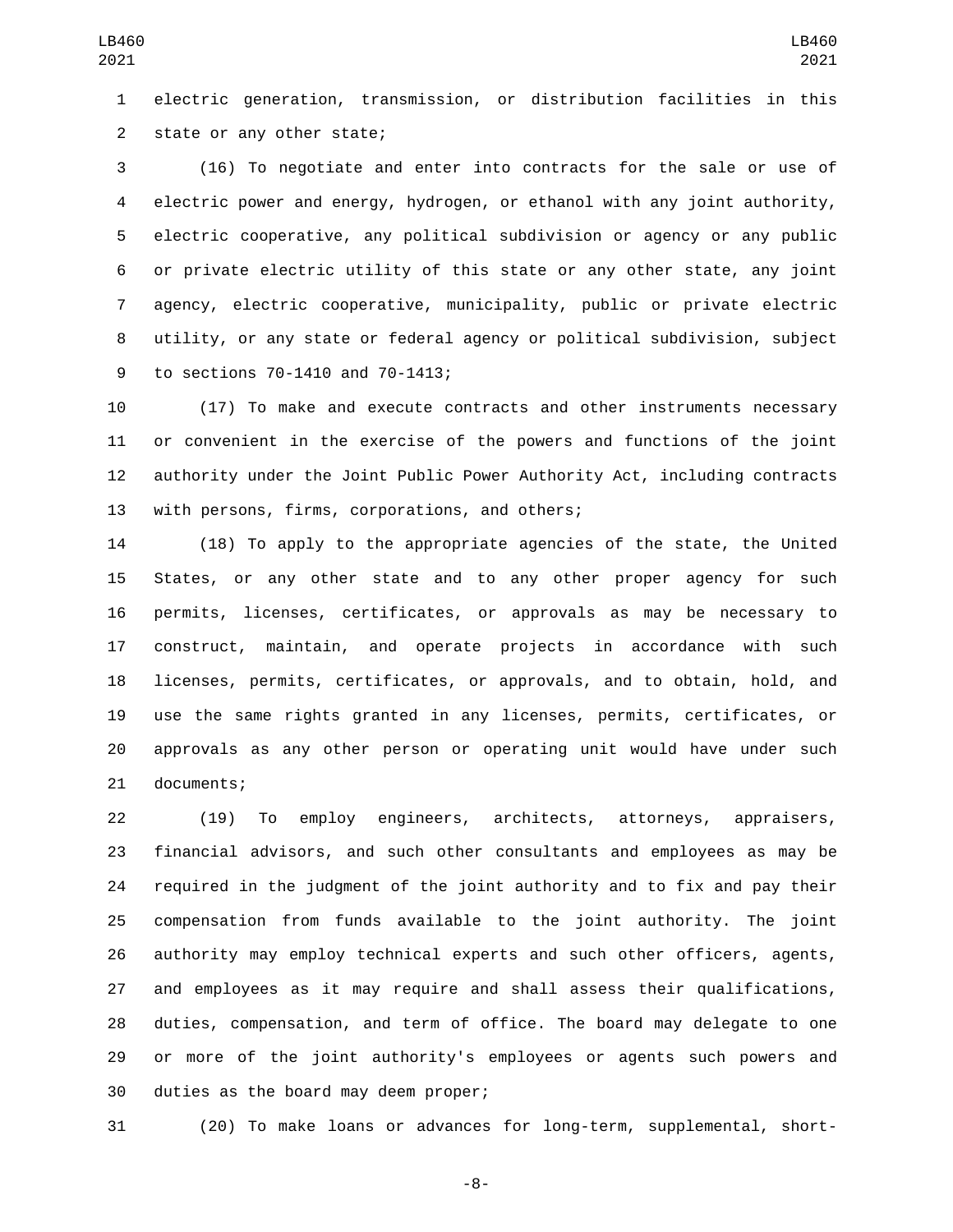term, and interim financing for both capital projects and operational purposes to those member districts on such terms and conditions as the board of directors of the joint authority may deem necessary and to secure such loans or advances by assignment of revenue, receivables, or other sums of the member district and such other security as the board of directors of the joint authority may determine; and

 (21) To sell, or lease, or license its dark fiber pursuant to 8 sections 86-574 to 86-577 86-578.

 Any joint authority shall have the same power of eminent domain as the public power districts have under section 70-670.

 Sec. 5. Section 75-132.01, Reissue Revised Statutes of Nebraska, is 12 amended to read:

 75-132.01 (1) Notwithstanding the provisions of section 75-131, the commission shall have exclusive original jurisdiction over any action 15 concerning a violation of any provision of  $\{a\}$  the Automatic Dialing- Announcing Devices Act, the Emergency Telephone Communications Systems Act, the Enhanced Wireless 911 Services Act, the Intrastate Pay-Per-Call Regulation Act, the Nebraska Telecommunications Regulation Act, the Nebraska Telecommunications Universal Service Fund Act, the Telecommunications Relay System Act, or the Telephone Consumer Slamming Prevention Act by any person providing telecommunications service for a 22 fee in Nebraska intrastate commerce pursuant to such acts-or (b) sections 86-574 to 86-578 by an agency or political subdivision of the state.

 (2) If the commission enters an order declining jurisdiction under subsection (1) of this section, any interested person may petition the district court of the county in which such alleged violation has occurred. If it appears to the court, after a hearing, that a provision of such acts or sections has been violated, the court may issue an injunction or other proper process to restrain the telecommunications company and its directors, officers, employees, or agents or the agency or political subdivision of the state from continuing such violation and

-9-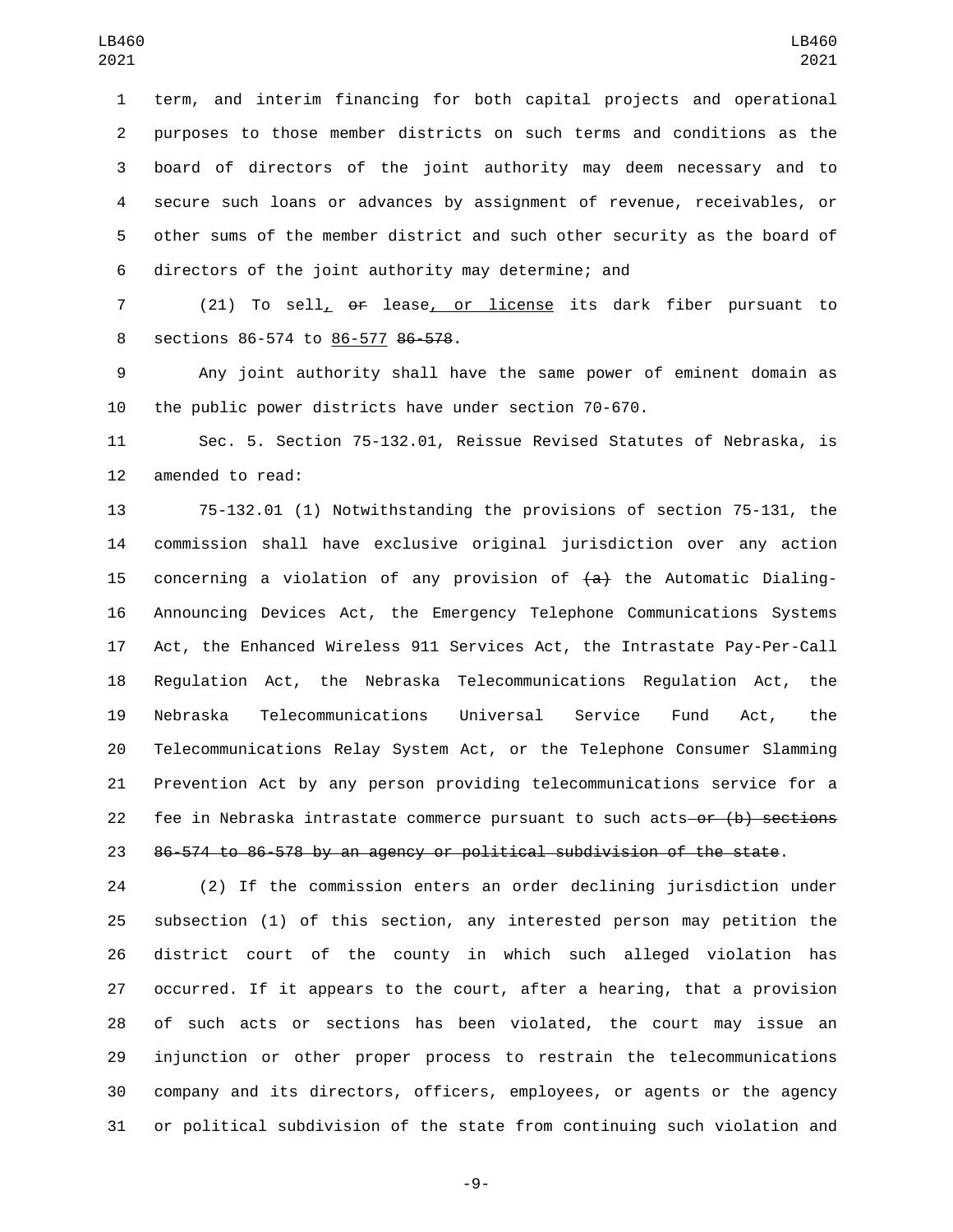may order additional relief. Any party to the case shall have the right to appeal the decision of the district court to the Court of Appeals under the rules provided by law for appeals in civil cases.

 Sec. 6. Section 86-416, Reissue Revised Statutes of Nebraska, is 5 amended to read:

 86-416 (1) Notwithstanding any other provision of Nebraska law, any city, county, village, public power district, or fire protection district may enter into a service agreement with any joint entity created pursuant to the Interlocal Cooperation Act or any joint public agency created pursuant to the Joint Public Agency Act which owns or operates or proposes to own or operate any public safety communication project for obtaining communication services, including the use or right to use real or personal property included in any such project. This subsection shall not be construed to authorize any service agreements that conflict with the provisions for the sale, or lease, or license of dark fiber pursuant 16 to sections 86-574 to 86-577 86-578.

(2) Any such service agreement may provide for the following:

 (a) The payment of fixed or variable periodic amounts for service or the right to obtain service, including the use or right to use real or 20 personal property;

 (b) That such service agreement may extend for a term of years as determined by the governing body of the city, county, village, public power district, or fire protection district and be binding upon such city, county, village, public power district, or fire protection district 25 over such term of years;

 (c) That fixed or variable periodic amounts payable may be determined based upon any of the following factors:

 (i) Operating, maintenance, and management expenses, including renewals and replacements for facilities and equipment;

 (ii) Amounts payable with respect to debt service on bonds or other obligations, including margins of coverage if deemed appropriate; and

-10-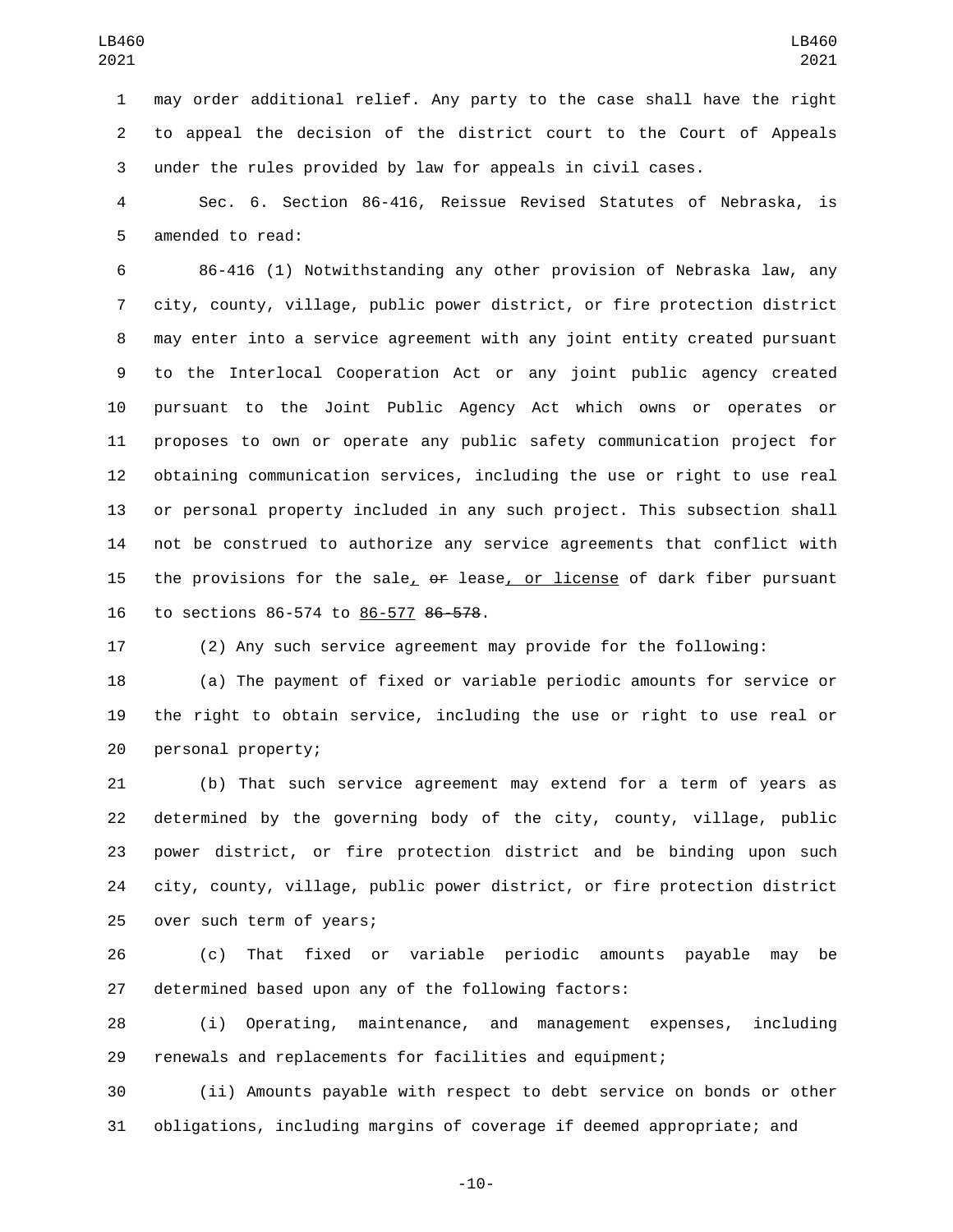(iii) Amounts necessary to build or maintain operating reserves, 2 capital reserves, and debt service reserves;

 (d) That any such service agreement may require payment to be made in the agreed fixed or variable periodic amounts irrespective of whether such public safety communication project or regional communication system is completed or operational and notwithstanding any suspension, interruption, interference, reduction, or curtailment of the services of 8 such project or system; and

 (e) Such other provisions as the parties to the service agreement deem appropriate in connection with providing and obtaining public safety communication service, including the acquisition of real and personal property, the construction of facilities, and the operation, maintenance, and management of services, property, and facilities.

 (3) In order to provide for the payments due under such service 15 agreement:

 (a) Any city, county, village, or fire protection district may provide that payments may be made from a special tax levied for such purpose upon all taxable property within such city, county, village, or fire protection district, if determined appropriate by the governing body by a vote of three-fourths of the members of the governing body, if there are four or more members of such body, or by a vote of two-thirds of the members of the governing body, if there are less than four members of such body. The special tax shall for all purposes of Nebraska law, including limitations upon tax levies, budgets, revenue, and expenditures of public funds, have the same status as a tax levied for the purpose of paying the bonded indebtedness of such city, county, village, or fire 27 protection district; and

 (b) Any public power district may pledge the revenue of the district, subject to any existing pledges made for bonded indebtedness or borrowings from the United States or any other party and existing conditions relating to issuance of additional bonds or other

-11-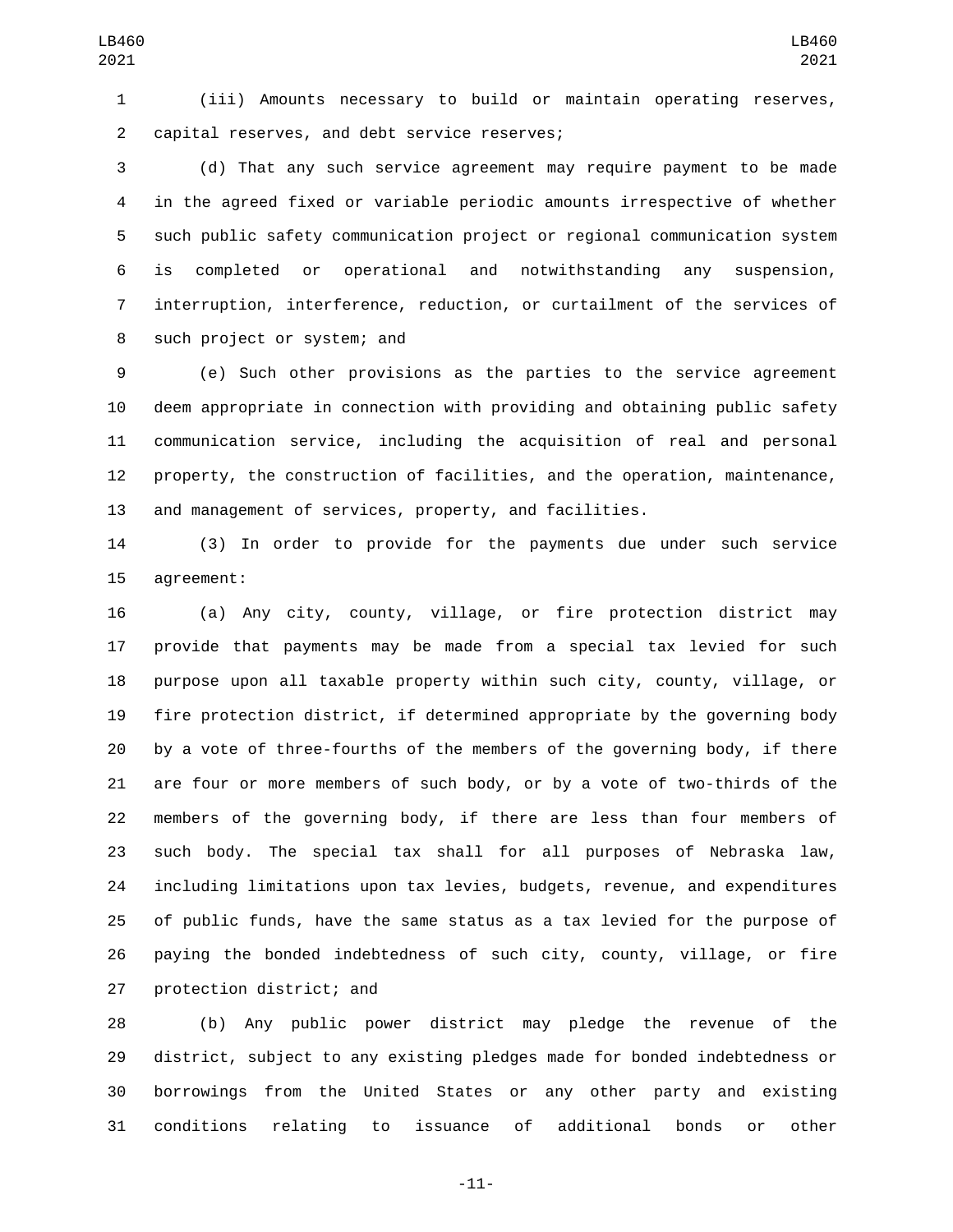indebtedness, and, if deemed appropriate by the governing body, the service agreement may have the status of revenue bond indebtedness issued 3 pursuant to sections  $70-631$  to  $70-635$ . Sec. 7. Section 86-574, Reissue Revised Statutes of Nebraska, is 5 amended to read: 86-574 For purposes of sections 86-574 to 86-577 86-578, dark fiber

 means any unused fiber optic cable through which no light is transmitted or any installed fiber optic cable not carrying a signal.

 Sec. 8. Section 86-575, Reissue Revised Statutes of Nebraska, is 10 amended to read:

86-575 (1) Any agency or political subdivision of the state may:

12 (a) Own dark fiber;

(b) Sell dark fiber pursuant to section 86-576; and

(c) Lease or license dark fiber pursuant to section 86-577.

15 (2) Any agency or political subdivision which sells,  $\rho$  leases, or licenses its dark fiber pursuant to sections 86-574 to 86-577 86-578 shall not be deemed to be providing telecommunications services as 18 defined in section 86-593.

 Sec. 9. Section 86-577, Revised Statutes Cumulative Supplement, 20 2020, is amended to read:

21 86-577 <del>(1) For purposes of this section:</del>

 (a) Served location means a location receiving, or at the time the lease is filed with the Public Service Commission able to receive, communications service at a minimum download speed of twenty-five megabits per second and a minimum upload speed of three megabits per second or higher speeds, as determined by the Public Service Commission; and

 (b) Unserved location means a location not receiving, and at the time the lease is filed with the Public Service Commission not able to receive, communications service at a minimum download speed of twenty-five megabits per second and a minimum upload speed of three megabits per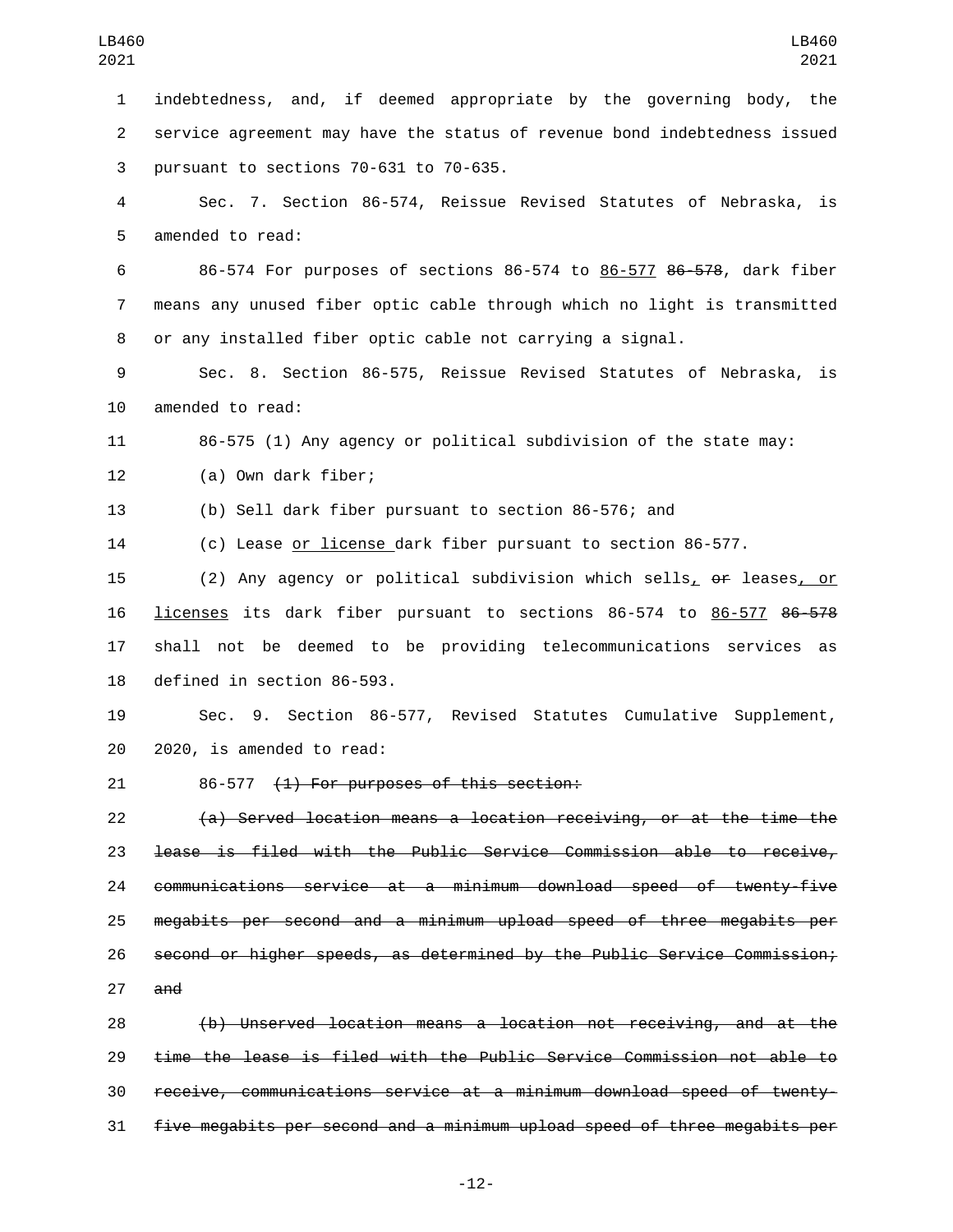second or higher speeds, as determined by the Public Service Commission.

 (2) Any agency or political subdivision of the state may lease or license its dark fiber and related infrastructure under such terms as determined by such agency or political subdivision pursuant to its duly adopted and promulgated rules and regulations, issued orders, written 6 policies, enacted ordinances, or adopted resolutions.  $\pm f$ :

 (a) The lessee is a certificated telecommunications common carrier or a permitted telecommunications contract carrier pursuant to section 86-128 or an Internet service provider;

 (b) The lease terms are fair, reasonable, and nondiscriminatory; and 11 (c) The lease complies with this section.

 (3)(a) Before a lease of dark fiber under this section becomes effective, it shall be filed with the commission which shall expeditiously cause notice of the lease, including lease rates, to be 15 published.

 (b)(i) The lease shall become effective fourteen business days after the date of the published notice unless a protest is filed with the commission, in which event the commission shall consider the lease as a contested matter and consider the contested lease according to the 20 commission's rules of procedure.

 (ii) If the allocation of served location and unserved location in the lease is contested, the commission shall determine such allocation under the lease as a contested matter and consider the contested lease 24 according to the commission's rules of procedure.

25 (4) For the lease of dark fiber:

 (a) The commission shall establish a safe harbor range of market rates for all dark fiber leases using a competitive price determination comparison. When conducting a competitive price determination comparison, the commission, in its discretion, shall use rate schedules, interconnection agreements, or other documents within its regulatory oversight and shall gather other market rate information as deemed